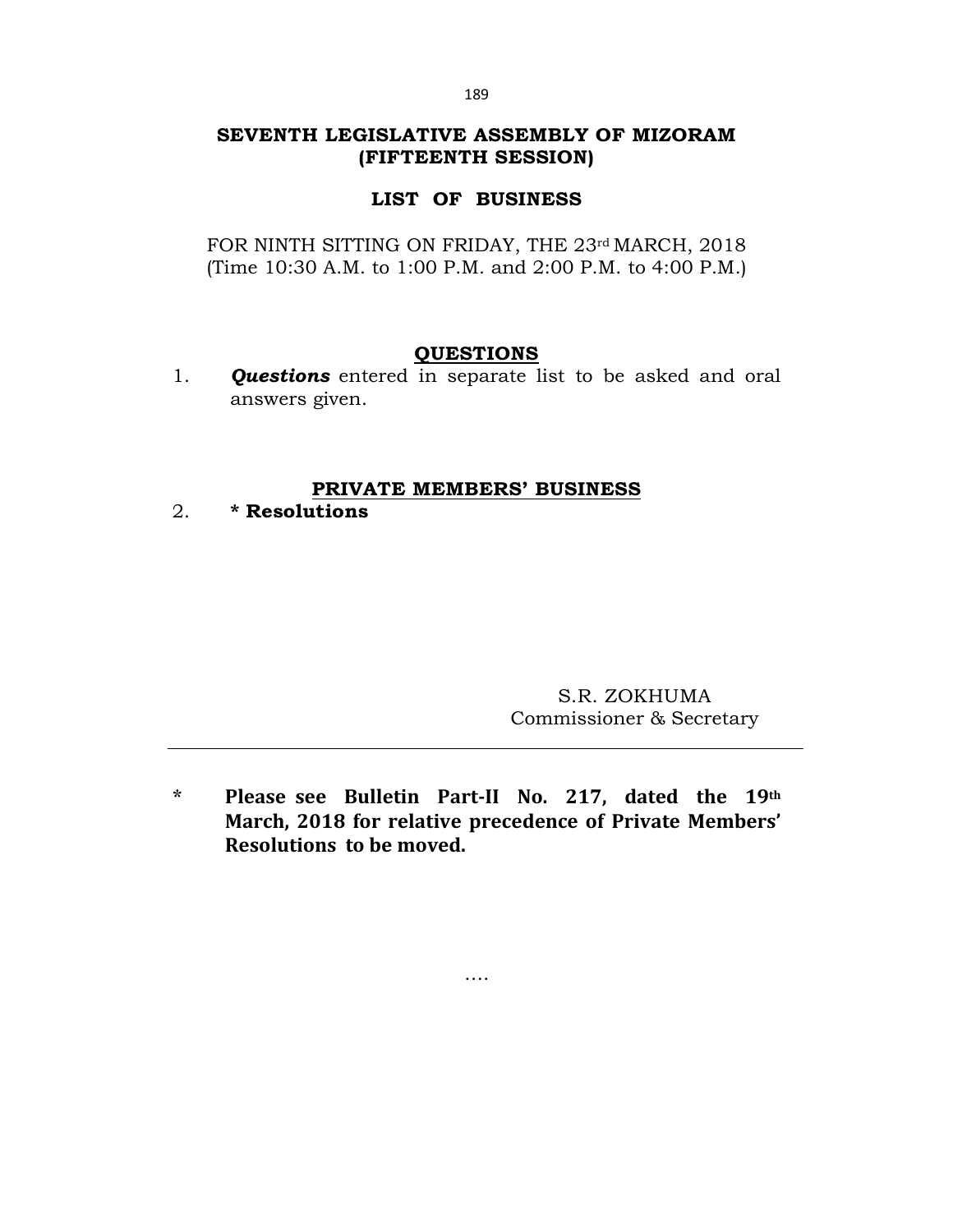**SPEAKER :** A word fitly spoken is like apples of gold in settings of silver.

Proverbs 25:11

Let us now call upon Er. Lalrinawma to ask Starred Question No. 109.

**Er. LALRINAWMA :** Thank you, Pu Speaker. Will the Hon. Minister for Soil & Water Conservation Department be pleased to state:

- a) If there is any fund availed during 2016-17 for Rubber and Coffee Plantation; if so, how much?
- b) From which source?

**PU K.S. THANGA, MINISTER:** Pu Speaker, the answer is as follows:

- a) ₹66,38,000/- from NABARD for Rubber Plantation. There is no fund availed for Coffee Plantation.
- b) It is availed from NABARD.

**SPEAKER :** Supplementary Question from Er. Lalrinawma.

**Er. LALRINAWMA :** Thank you, Pu Speaker. Who owned the land for plantation at Chungtlang, the government or private? How many private plantations are being taken up by the government at present? What is the total amount of production this year and last year?

#### **SPEAKER :** Pu Thanliana.

**PU LALTHANLIANA :** Thank you, Pu Speaker. Will seedlings be distributed this year? If so, will it cover Kolasib District?

**SPEAKER :** The Hon. Minister may now answer.

**PU K.S. THANGA, MINISTER:** Pu Speaker, plantations under the maintenance of the Government are of various societies. There is no plan for distribution of seedlings for this year as of now. Thank you.

**SPEAKER :** Wre will move on to Question No. 111 of Dr. K. Beichhua as the owner of Starred Question No. 110 is absent today.

**Dr. K. BEICHHUA :** Thank you, Pu Speaker. Will the Hon. Minister for GAD be pleased to state: -

- a) How many times Pawan Hans Helicopter is chartered by the name of Chief Minister, Governor and other VIPs since 2013?
- b) How much is the charter rate?

**SPEAKER :** Let us call upon Hon. Chief Minister, Pu Lal Thanhawla.

**PU LAL THANHAWLA, CHIEF MINISTER:** Pu Speaker, the answer is as follows: -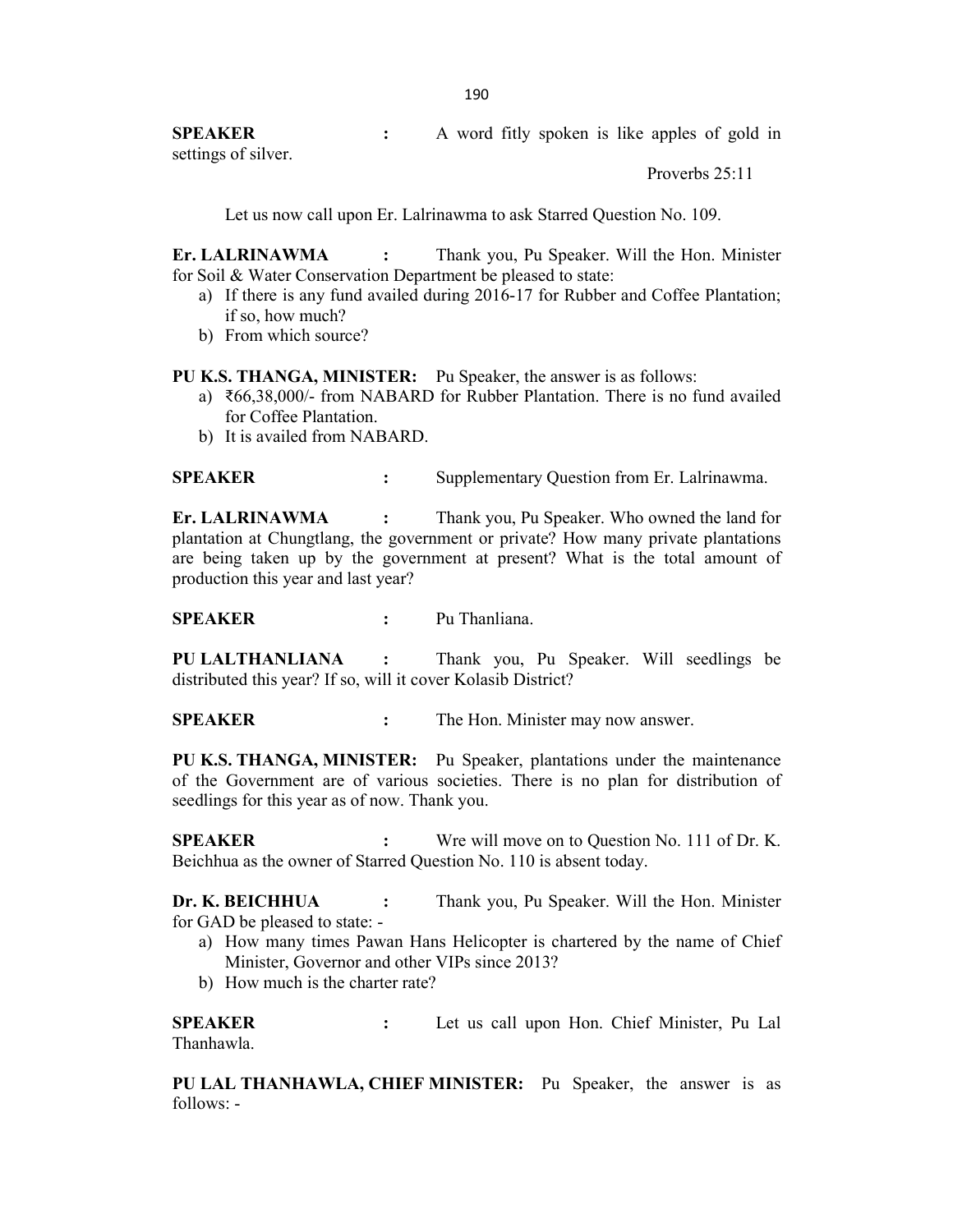- 191
- a) Helicopter is chartered 69 times since 2013.
- b) The rate is  $\overline{5}70,000/4$  and is increased to  $\overline{5}80,000/4$  since January, 2018.

**SPEAKER :** Supplementary Question from Dr. K. Beichhua.

**Dr. K. BEICHHUA** : Pu Speaker, if the cost of charters is paid in full?

**PU LAL THANHAWLA, CHIEF MINISTER:** Pu Speaker, the cost of chartering is always paid in full.

**SPEAKER :** Pu Lalruatkima.

**PU LALRUATKIMA :** Thank you, Pu Speaker. Firstly, how many helipads are there in Mizoram? Secondly, from which source fund for chartering helicopter being availed? Thirdly, is life insurance for the passengers being implemented?

**SPEAKER :** The Hon. Chief Minister may now answer.

**PU LAL THANHAWLA, CHIEF MINISTER:** Pu Speaker, 75% of the cost of chartering helicopter is centrally funded. Helicopter service is made available to district headquarters and other important towns. It is proposed to be increased as the needs compel us. There are 16 functioning helipads at the moment and each passenger is insured at 7.5 lakhs. Thank you.

**SPEAKER :** Dr. K. Beichhua may now ask Starred Question No. 112.

**Dr. K. BEICHHUA :** Thank you, Pu Speaker. Starred Question No. 112. Will the Hon. Minister for Agriculture Department be pleased to state: -

- a) To how many parties NLUP fund is being lent?
- b) How much?
- c) How much from NLUP fund is spent for administrative and other costs?

**SPEAKER :** The Hon. Minister may answer.

**PU K.S. THANGA, MINISTER:** Pu Speaker, the answer is as follows:

- a) NLUP fund is lent by NIB to 5 parties.
- b) The amount is ₹377.77 lakh.
- c) ₹118.83/-.

**SPEAKER :** Supplementary Question from Dr. K. Beichhua.

**Dr. K. BEICHHUA** : Thank you, Pu Speaker. My question is: -Is there any guideline for utilization of NLUP fund? Is NLUP fund being loaned on interest or without interest? Is the amount being recovered? If so, how much is recovered? Is there a time fixed for recovery of such loan? How many vehicles are bought under NLUP Scheme?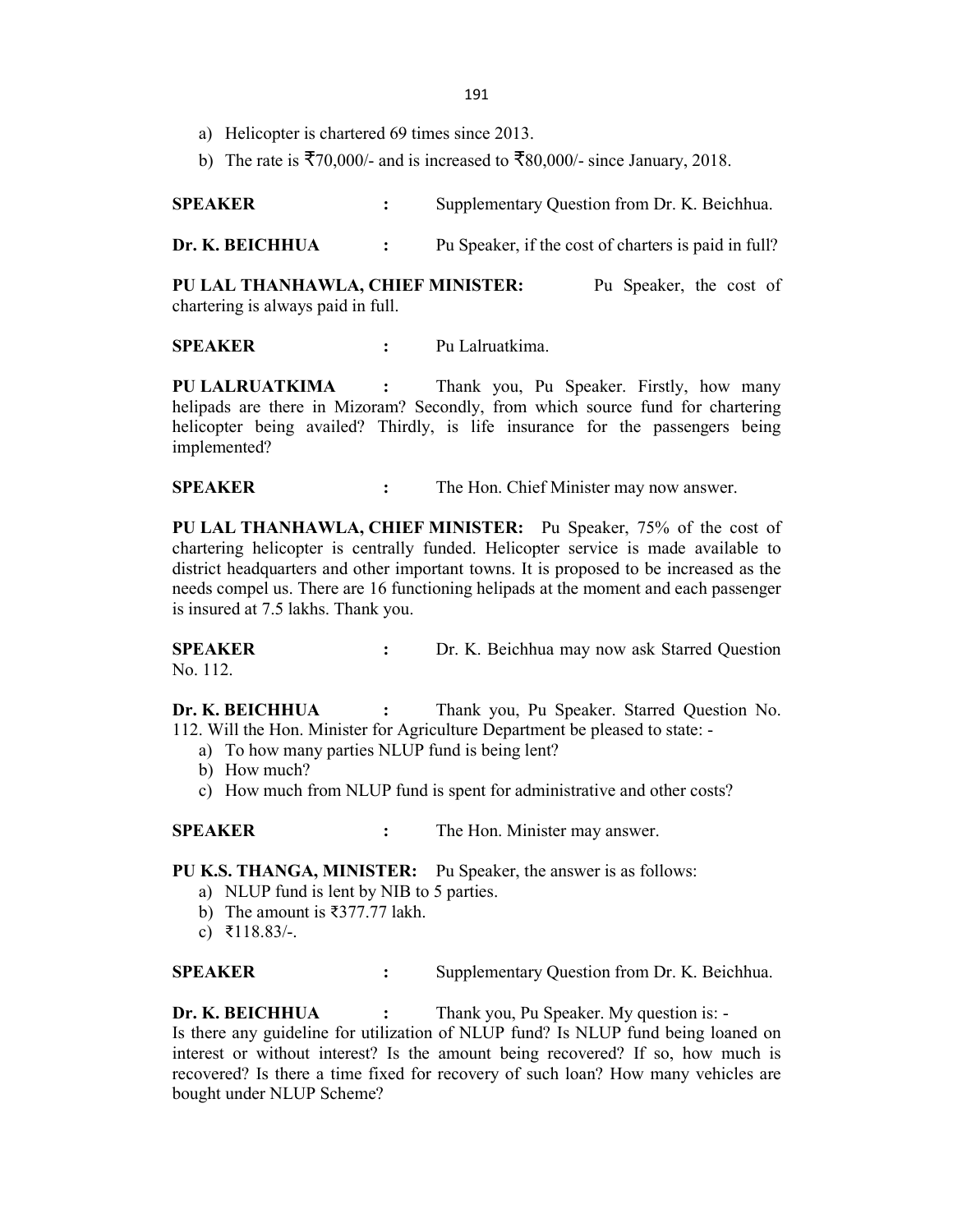**SPEAKER :** Pu Lalruatkima.

**PU LALRUATKIMA :** Pu Speaker, for what purpose payment of ₹165 lakh is made to Pi Lianzami Khiangte on 29.1.2016?

**SPEAKER :** The Hon. Minister may answer.

**PU K.S. THANGA, MINISTER:** Pu Speaker, there is a guideline for utilization of funds under NLUP. The conditions of lending NLUP fund are as follows:

i) Hnamchhantu is lent ₹230 lakh on interest free out of which ₹35 lakh is recovered.

LZ Bamboo Industry borrowed ₹10 lakh on interest free loan and there is no recovery as yet.

ii) Mizoram Broom India borrowed ₹30 lakh on interest free and there is no recovery as yet.

CDAR borrowed ₹50/- to provide assistance to farmers facing marketing problems.

iii) Samuel Tea Factory borrowed ₹57.77/- lakh on interest free for the purpose of establishment of processing plant for tea plantation at Biate.

**Dr. K. BEICHHUA :** Pu Speaker, what about the question regarding purchased of vehicle under NLUP?

**PU K.S. THANGA, MINISTER:** Pu Speaker, I could not answer it at the moment; I will try to give the answer later on.

**PU LALRUATKIMA :** Pu Speaker, for what purpose payment of ₹165/ lakh is made to Pi Lianzami Khiangte on 29.1.2016?

**PU K.S. THANGA, MINISTER:** Pu Speaker, the said was lent to LE & IT Department for the purpose of sending our youth to Japan for employment opportunity.

**PU LALRUATKIMA :** Pu Speaker, if it is granted to LE & IT Department, why is it being transferred to Pi Lianzami Khiangte's private account?

**PU K.S. THANGA, MINISTER:** Pu Speaker, I have no idea if it is not deposited in LE & IT Departmental account but it is meant for it.

**SPEAKER :** Starred Question No. 113 from Pu Lalruatkima.

**PU LALRUATKIMA :** Thank you, Pu Speaker. Starred Question No. 113. Will the Hon. Minister for General Administration Department be pleased to state:-

- a) Is a plot of land being purchased at Imphal for Mizoram House? If so, when?
- b) If the fencing being constructed; if so, how much is the cost and who is the work agency? Is the site maintained properly?
- d) Is there proposal for construction of Mizoram House? If so, when will it be started?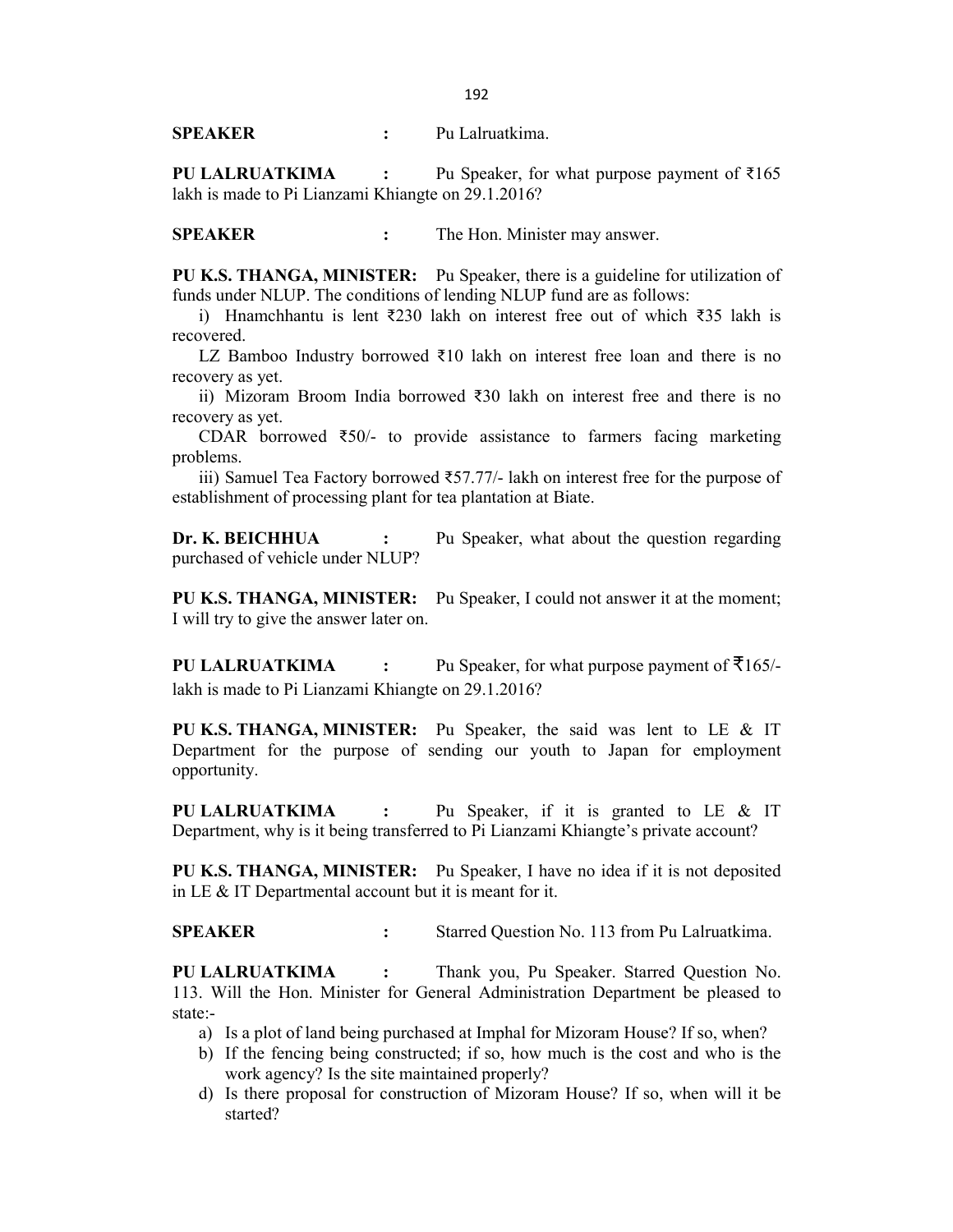**SPEAKER :** The Hon. Chief Minister may answer.

**PU LAL THANHAWLA, CHIEF MINISTER:** Pu Speaker, the answer is as follows:-

- a) Yes, it was purchased in 2004.
- b) The fencing constructed in 2005 costs  $\overline{5}5$  lakh. The work agency is Greenfield International, Dinthar, Aizawl.
- c) The fencing is renovated recently at a cost of  $\overline{5}37,67,710/4$  and the work agency is Pu C. Lalrosanga, Kanan Veng.
- d) There is no plan for construction of Mizoram House at present. For our kind information, we also have a site for Mizoram House at Churachandpur but we could not start the construction yet.

**SPEAKER** : Supplementary Question from Pu Ruatkima.

**PU LALRUATKIMA :** Thank you, Pu Speaker. The site mentioned by the Hon. Chief Minister at Churachandpur is very important since it is a place where different Mizo tribes are living. Meanwhile, there are some encroachments of the area and so is necessary to take necessary steps to protect the land.

Secondly, the flight service between Aizawl and Imphal is only once a week. I would like to ask if this could be increased.

**PU LAL THANHAWLA, CHIEF MINISTER:** Pu Speaker, it is true that construction of Mizoram House at Churachandpur is very important. It is the desire of the government to construct the same for a long time but could not be materialized due to financial limitations. It will be considered as soon as possible.

Regarding air service, only once a week is very insufficient. Not only this, there is a problem about the rate also as it is increased at an exorbitant rate as we have submitted a complaint to Civil Aviation Minister also. Likewise, we have made all possible efforts to have better connection with Imphal.

**SPEAKER :** Starred Question No. 114 from Pu T.T. Zothansanga.

**PU T.T. ZOTHANSANGA:** Thank you, Pu Speaker. Starred Question No. 114, will the Hon. Minister for Agriculture be pleased to state: -

How many of power tiller and mini-power tiller being distributed during this Assembly session?

**SPEAKER :** The Hon. Minister concerned may reply.

**PU K.S. THANGA, MINISTER:** Pu Speaker, 735 Nos. power tillers and 80 Nos. mini-power tillers are distributed during this Assembly session.

**SPEAKER :** Supplementary Question from Pu T.T. Zothansanga.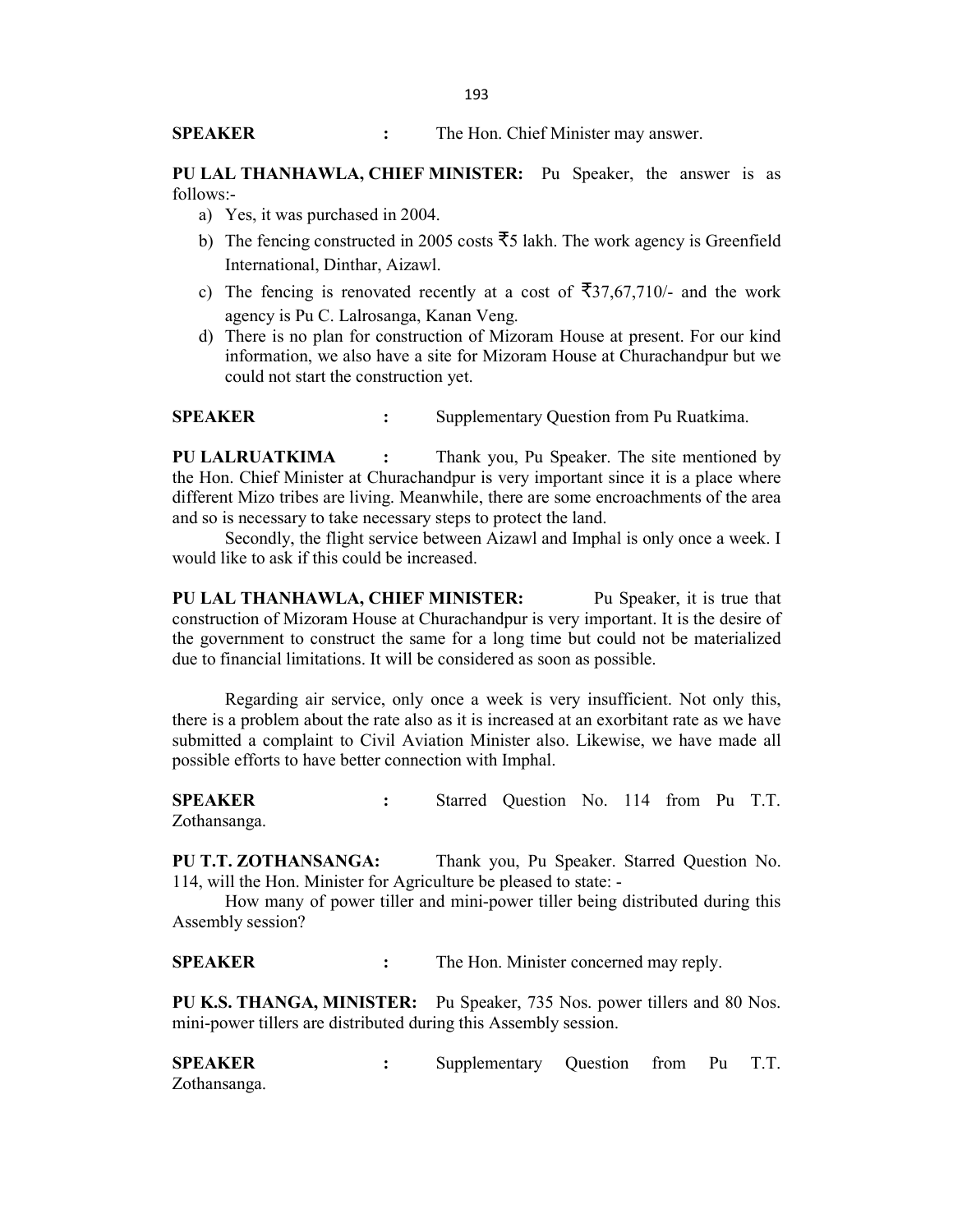**PU T.T. ZOTHANSANGA :** Pu Speaker, my Supplementary Questions are as follows:

i) Is there a plan to continue with distribution of power tiller and mini-power tiller?

ii) How many custom hiring centres are there in Mizoram?

iii) May tractors be provided at subsidized rate also to those farmers who are excluded from clusters due to the location of their fields?

iv) Will those farmers whose fields were destroyed by floods during last monsoon be compensated?

**SPEAKER :** The Hon. Minister may now answer.

**PU K.S. THANGA, MINISTER:** Pu Speaker, there are 104 custom hiring centres and other 30 centres set to be established. Regarding providing tractor at subsidized rate, we will pursue the matter despite huge financial problems. We are having problems in providing compensation for those farmers whose fields are destroyed by floods also as there is no fund available at the moment. However, we will consider if there is way to provide. Thank you.

**SPEAKER :** We shall now move to Starred Question No. 115. Let us call upon Pu Lalruatkima to ask the question.

**PU LALRUATKIMA :** Pu Speaker, Starred Question No. 115. Will the Hon. Minister for Planning & Implementation Department be pleased to state:-

- a) Is BPL baseline survey being held? If so, when, and when will it be completed?
- b) Do we have reliable Economic Survey/Statistics/Data bank? How was it prepared?
- c) Is production statistics and impact analysis of NLUP being held on regular basis? If so, how many time in a year?

**SPEAKER :** Hon. Minister, Pu Lalsawta may answer.

**PU LALSAWTA, MINISTER:** Pu Speaker, the answer is as follows: -

- a) BPL Baseline survey was held in 2016 and provisional list was published in 2017. Final publication is expected soon.
- b) Step has been made for a reliable data bank as District and Village profile also is under process.
- c) Regarding NLUP, I cannot answer the question as the subject is of Planning  $\&$ Programme Implementation Department.

**SPEAKER** : Supplementary Question from Pu Ruatkima.

**PU LALRUATKIMA :** Thank you, Pu Speaker. I opined BPL Baseline survey is essential and it is desirable that the final publication is completed this year. What I would like to add is that the people, especially those from villages and poorer sections are facing problems due to high cost for availing delayed Birth Certificate. I hope the process will be simplified.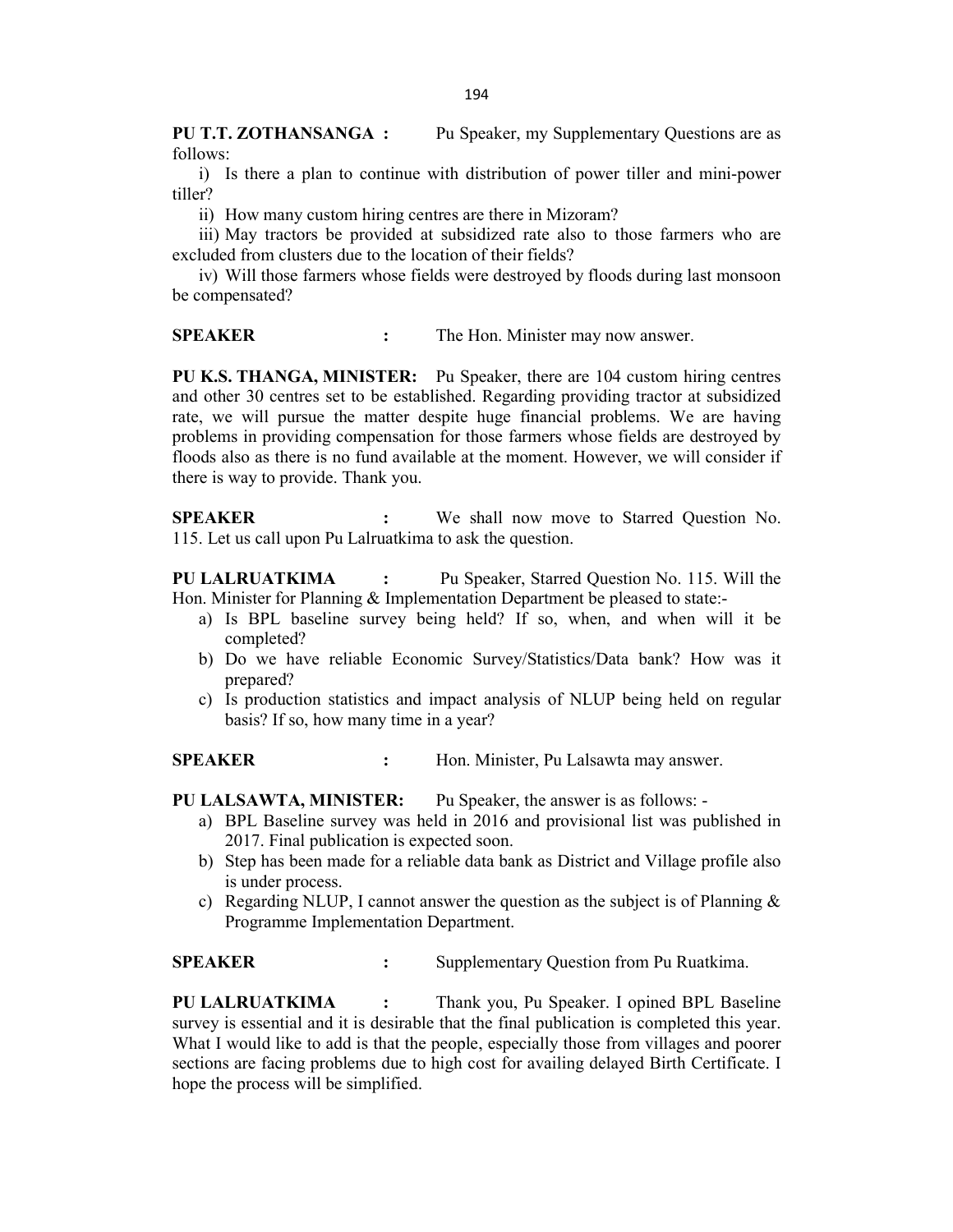195

Regarding Birth Certificate, a doubtful issue occurs recently at Borapansuri-I, Lawngtlai District as Birth Certificate issued to two siblings with the name Sepali Chakma and Rupali Chakma with their age gap of only around six months. This is impossible as they are of the same mother. Thus, it is obvious fraudulent is involved in it. So, I would like to ask what step has been taken so far at the part of the department in this regard. Thank you.

**SPEAKER :** Pu Rinawma.

**Er. LALRINAWMA :** Pu Speaker, what is the eligible income ceiling for BPL member registration? Thank you.

**SPEAKER :** The Hon. Minister may now answer.

**PU LALSAWTA, MINISTER:** Pu Speaker, as requested, we will try our best to complete the final publication of BPL baseline survey during this year. Regarding the high cost for availing delayed Birth Certificate, it is done so as to stop issue of fraudulent Birth Certificate.

The ceiling of income for BPL registration changed from time to time. I think it is ₹1 lakh at the moment.

Regarding the said false issue of Birth Certificate, the Registrar has already been suspended; action will be taken as per the law. Thank you.

**SPEAKER :** Question Hour is now over. We will move to Private Members Resolution. Let us call upon Pu Vanlalzawma to move Resolution No. 1.

**PU VANLALZAWMA :** Thank you, Pu Speaker. I am overwhelmed that my Resolution has been balloted to be discussed in this august House. First of all, my Resolution is, "Let intensive efforts be made to combat the menace of drugs abuse and consumption of alcohol in our society, church, family and private life." This kind of Resolution with a different wording had already been discussed in the House last year.

As a matter of fact, it is not unlikely that use of alcohol and drug abuse disturb us as the government's corporations themselves are made to sale liquor; it is even sold in the premise of police compounds. With this, the use of drug is also rampant. This problem is not only prevailing within Aizawl but also in villages as well. As this is our present situation, I consider this resolution as an important one. (*Dy. Speaker's at the Chair.*) This is clear from the fact that the death rate of men is much more than that of women.

If we consider this carefully, the majority of death is due to consumption of alcohol. According to the survey report of the Mizoram Synod Social Front, 93.81% are of the opinion that alcohol consumption has a negative effect in our society and 86.1% are of the opinion that MLPC Act does not lower the rate of other drugs and so on. So, it is important to consider this carefully and I hope we all agree to pass this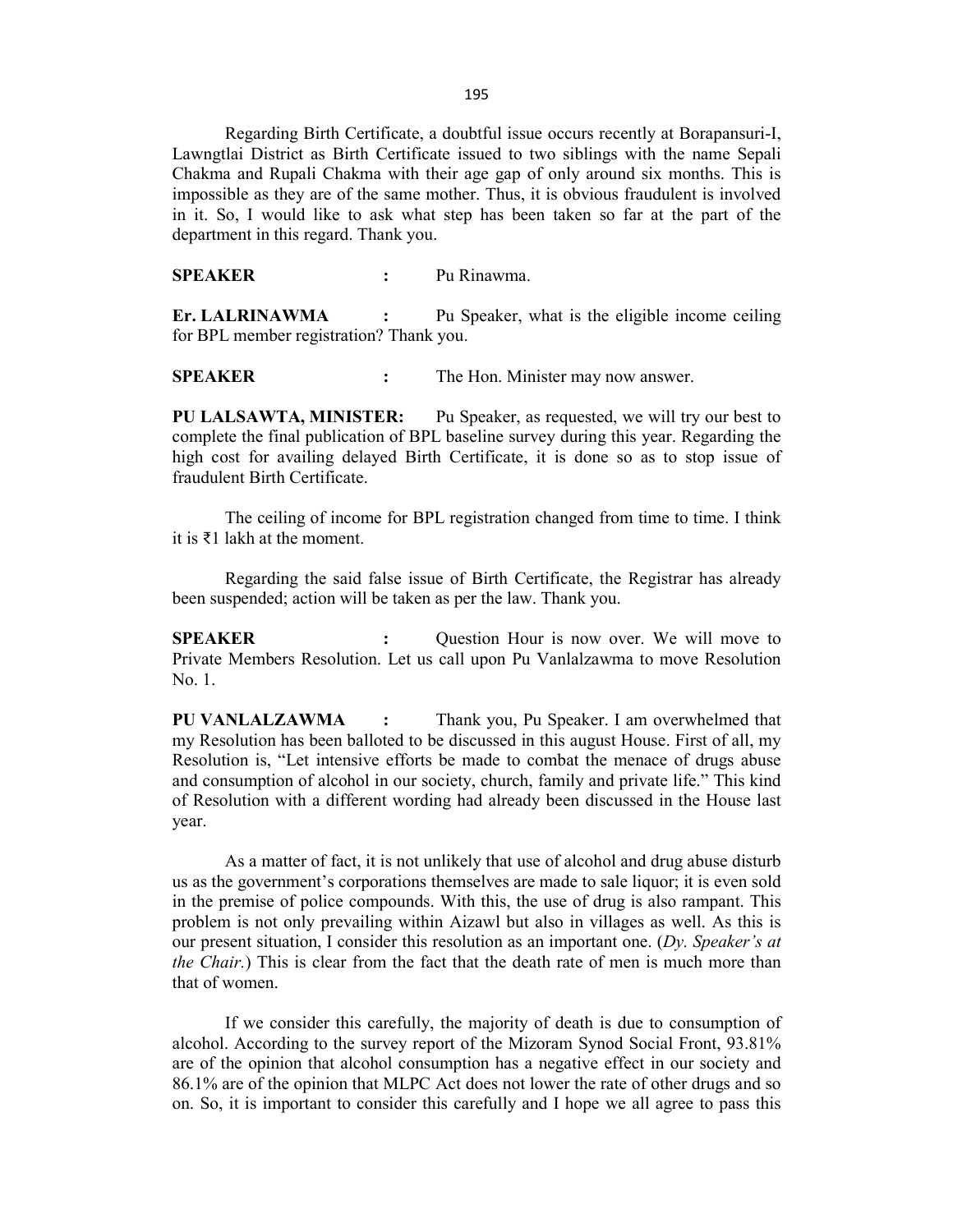Resolution. From the answer provided by the hon. Minister for Starred Question on MLPC Act, 2014, he states that it is very effective and that consumers can acquire a better quality alcohol at a lower price; and it also puts a halt for importing alcohol from Myanmar. He also mentioned that the rate of accidents also decrease and the revenue generated by the State had also increased. I want to say that alcohol is still imported from Myanmar and our MLPC Act does not stop consumers to acquire Myanmar liquor. It is also important that our medical expenses have also increase due to alcohol consumption and that States like Bihar and Kerala chose not to promote selling of liquor after carefully considering the consequences it has on their society. Thus, I request all my fellow members to vote for my Resolution. Thank you.

**DEPUTY SPEAKER** : The hon. Member has moved his Resolution; we will start our discussion and each member will be allotted 15 minutes. Regarding the control of substance abuse, The Mizoram Drug Control Substance Act, 2016 is passed in the House and the Rules have also been drafted for immediate Gazzetted. To start our discussion, I will now call upon Pu Lalthanliana.

**PU LALTHANLIANA :** Pu Speaker, even after the implementation of MLPC Act, there are many licensed sellers and the impact it has in our society is appalling. From the review meeting on the Surveillance, MSAC Project Director mentioned that the rate of substance abuse had increase along with the number of HIV infected which placed Mizoram at the top of the list in India. The number of cancer patients also increase; and according to Vanglaini and The Zozam Times, the percentage of those who breach MLPC Act during 2017 is higher than 2016 by 200%. From the survey conducted by Synod Social Front, it is clear that the selling of liquor does not decrease the percentage of other substances abuse in our State. Before it causes more damage to our family and society, I opine it is wise to pass this Resolution and take necessary immediate measures for the success of the Resolution. Thank you.

**DEPUTY SPEAKER :** Pu Lalsawta, the hon. Minister.

**PU LALSAWTA, MINISTER:** Thank you, Pu Deputy Speaker. The negative effect of substance abuse is clear in our society since it results in the untimely demise of many as it also increase poverty, broken families etc. I understand the purpose of the hon. Member with his Resolution as so by the hon. House Leader and a committee thus is established to fight against substance abuse; it is clear that our society need to take extreme actions in this regard. I also request our NGO's like YMA and Churches etc to join hands on this issue as the Government is also open to suggestions. With that, I will conclude by stating my support in passing this Resolution. Thank you.

#### **DEPUTY SPEAKER :** Pu R.L. Pianmawia.

**PU R.L. PIANMAWIA :** Thank you, Pu Deputy Speaker. I want to express my support of this Resolution as substance abuse is a burning issue in our society. NGO's and churches have tackled this for a long time. It is obvious that we cannot eradicate this practice completely but still we have to continue in combating this issue earnestly not only as a government but as NGO's and Churches. At the same time, I think it is important to know the grass root cause of how a person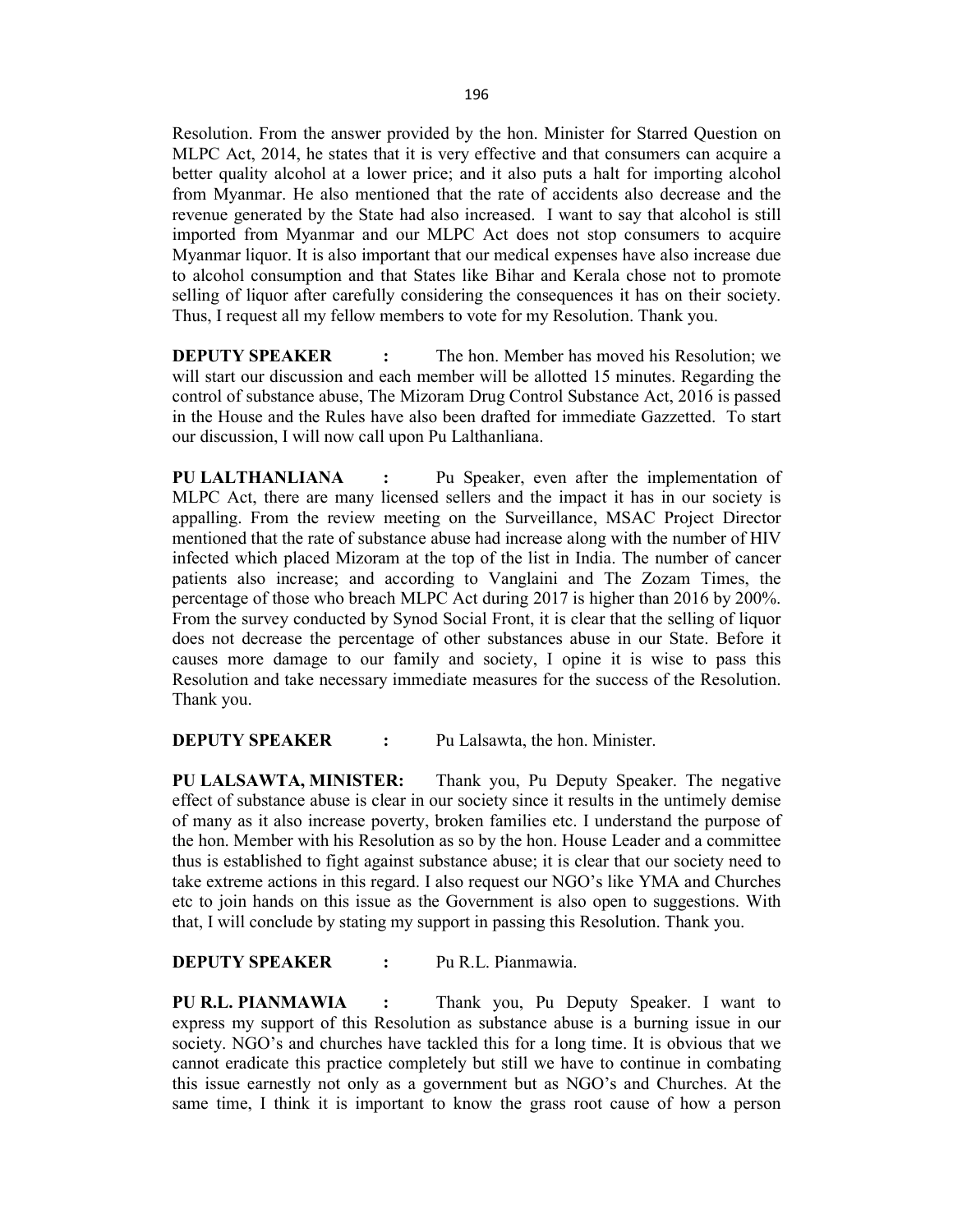involves in selling liquor and drugs. It is important that the concern MLA's knows the reason, the number and why there are bootleggers in our respective constituency and try to come up with a solution. So, I want to express my support in passing this Resolution as substance abuse is the main cause of social evil in our society. Thank you.

### **DEPUTY SPEAKER :** Pu Lalrinliana Sailo.

**PU LALRINLIANA SAILO:** Thank you, Pu Deputy Speaker. I express my wholehearted support to this Resolution as we are all aware of the evil effect of alcohol and other substance abuse is becoming a social issue and even the churches have observe continuous prayers for this concern. Apart from alcohol, it is important that we give attention in fighting against drugs. Even in countries like the Philipines, the penalty is death; but since we are Christians, it is too harsh a punishment to sentence one to death. But I believe we can make a more severe punishment for those who are involved in such things. I was once a VCP back in 1997 and we caught one youth abuser of barely 14 years of age; I asked him how he started involving in drugs and his answer was very surprising. He said that he started abusing drugs from seeing the pictures in the newspapers. So, I suggest the media should be very careful in spreading information to this concern.

Pu Dy. Speaker, the government is truly interest in supporting this cause; I believe enough effort had not been made in the previous Ministry. It is important that we should encourage our youths to be more tenacious and work earnestly in any kind of job they are engaged into so as to make some profits out of their leisure. I also believe that it will be effective to determine deployment of our youths even on shifts or an hourly engagement; I strongly believe this will have a positive impact on our youth. I suggest our government giving attention on this issue through different departments like Labour & Employment, Planning etc. Thank you.

**DEPUTY SPEAKER :** Pu P.C. Zoram Sangliana.

**PU P.C. ZORAM SANGLIANA:** Thank you, Pu Deputy Speaker. I express my support on the Resolution of our fellow member. We must all be aware of alcohol and drugs have a negative influence in our society and the same to many families. It is obvious that we all have to fight against substance abuse as a government and as NGO's and churches. As all the members who made their speech so far supports this Resolution, I suggest we passed it without further ado. Thank you.

**DEPUTY SPEAKER :** We now have come to the end of our morning session and we will have a short break and will continue with our discussion at 2:00 PM.

### **2:00 PM**

**SPEAKER** : We all seem to support the Resolution and do we need to continue with it? Pu K. Sangthuama.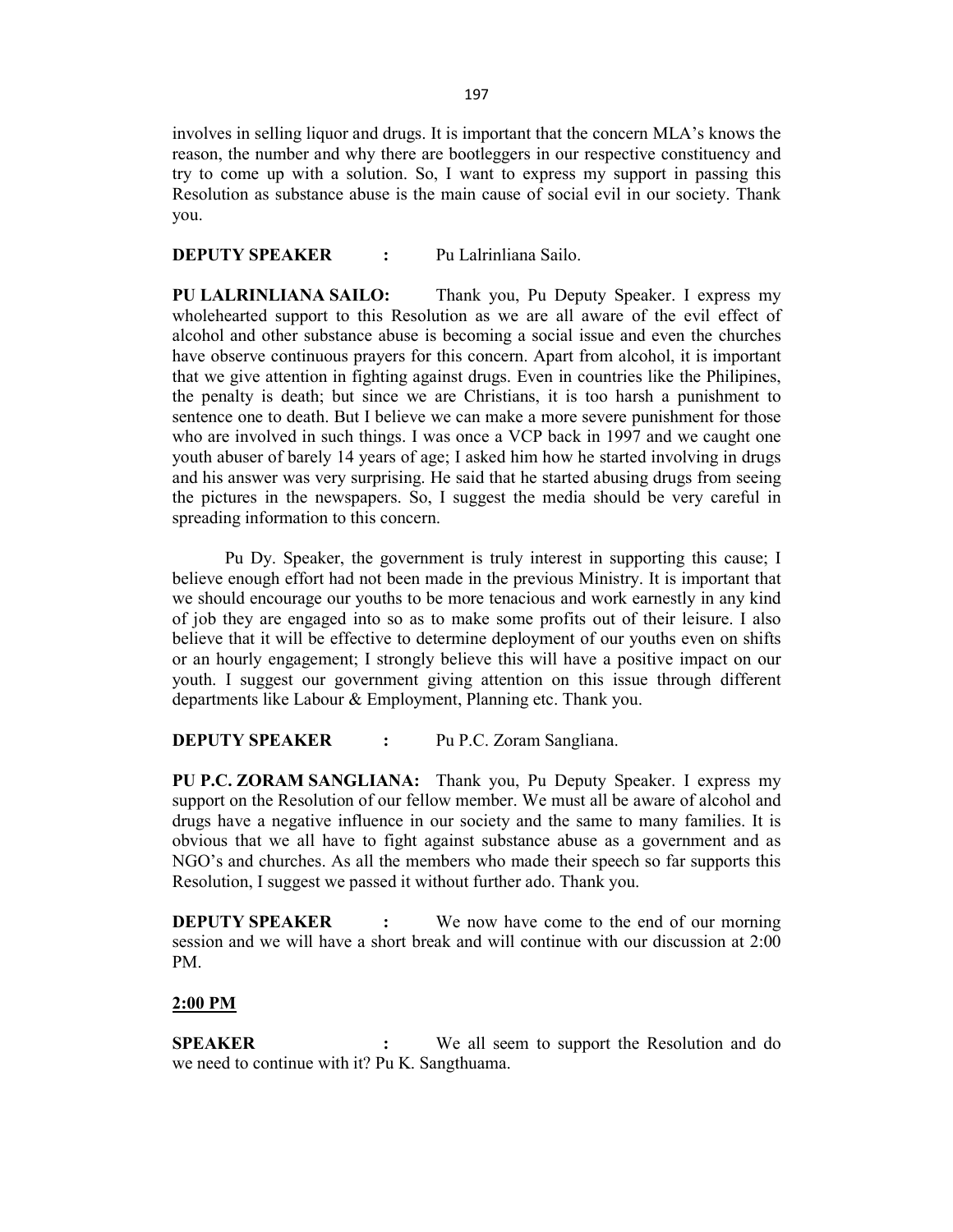**PU K. SANGTHUAMA :** Pu Speaker, from our morning discussion, it is obvious that we all support the Resolution and I am glad that we are aware of the impact of substance abuse in our society. I am sure we are also aware that it has affected many families and our society and increase of HIV infected persons in our state. So, it is crucial that we all should take our stands as churches, NGO's and families to fight against substance abuse; and at the same time, it is important that we give attention to Health Department as abusing of drugs and alcohol always results in the health of the abuser.

Pu Speaker, we, as a society we need to come together and put more efforts on our rehabilitation centers.

I am aware that the Govt. is helping these centers financially and yet fund provision for the same may be increased.

I believe that the Govt. itself should run these centers through Social Welfare Department na more staff may be deployed as necessary to relief the workload on Narcotics Department. Also, we need to strictly enforce the existing law for the punishment of those using and selling narcotics, thank you.

**SPEAKER :** Er. Lalrinawma.

**Er. LALRINAWMA :** Pu Speaker, thank you. This Resolution is quite important as it concern the problems of our society due to drugs and alcohol.

As seen from the Governor's Address and starred Question No.100, it is quite clear that using and selling of drugs and alcohol have increased exponentially. The Govt. thus needs to increase financial support to combat drugs and alcohol. At the same time, we can provide substantial financial support to rehabilitation centers and strengthen Excise Department.

We must also take control as MLPC Act and enforce the Mizoram MLPC, 2014 to ensure licensees follows the rules. Lastly, I express my support to this Resolution. Thank you.

**SPEAKER :** We shall now invite our hon. C.M and House Leader for the hon. Minister of Excise & Narcotics Department is absent today.

**Dr. K. BEICHHUA :** Pu Speaker, it is our right, as a Member to speak of what we feel is important even in the absence of the hon. Minister.

**PU H. ZOTHANGLIANA :** Pu Speaker, it is not an absolute right but it is up to the Speaker waive this right at his discretion.

**SPEAKER :** If you want to speak and participate in the discussion, it is your right. Since we all agreed to this Resolution, I assumed we may pass it without further ado.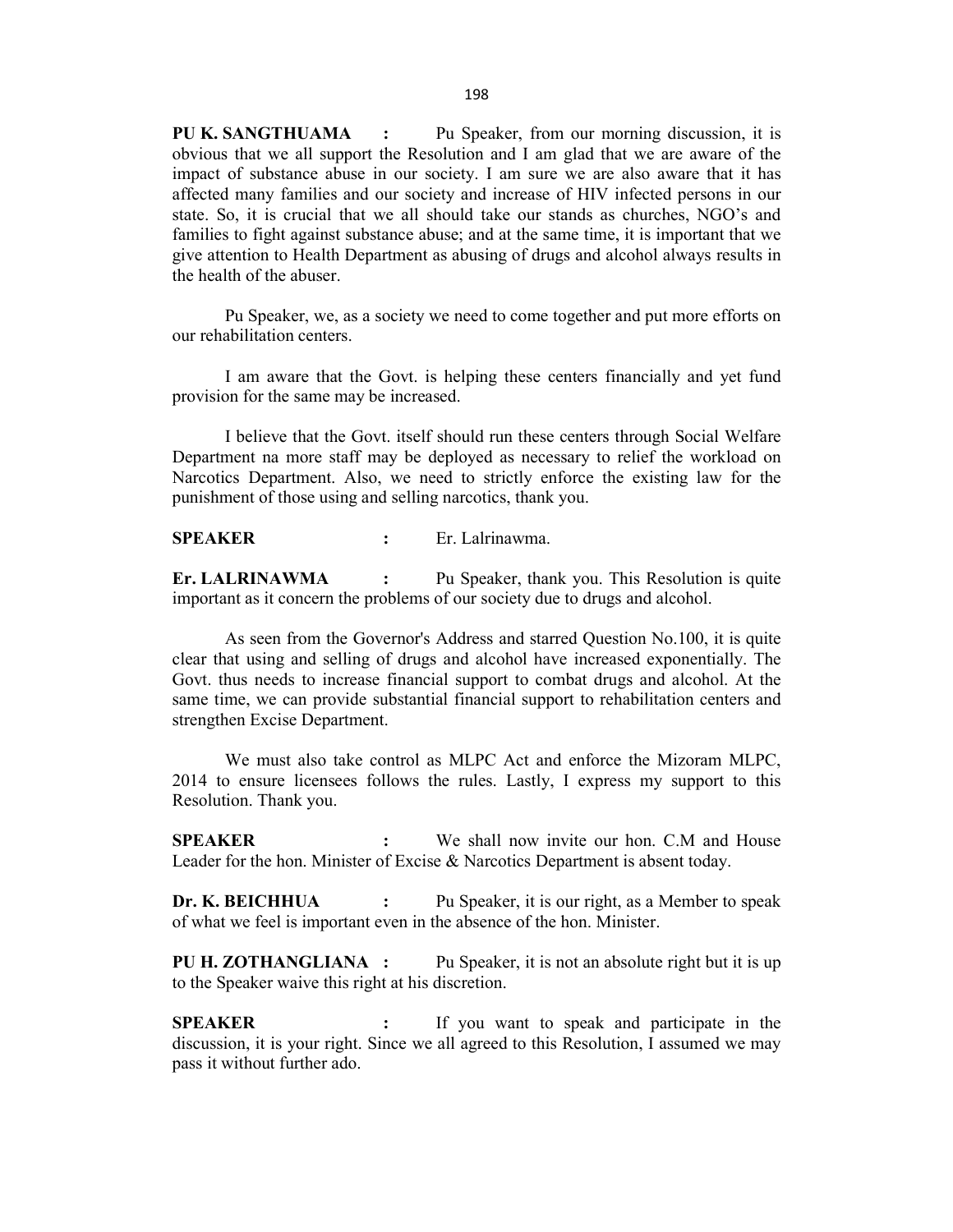**Dr. K. BEICHHUA** : Pu Speaker, I believe there are Members having suggestions or construction criticisms.

**SPEAKER :** You may proceed if you have any.

**Dr. K. BEICHHUA :** Pu Speaker, thank you. We are all aware of the importance of this Resolution and I feel that having proper discussion in this topic is essential.

My personal opinion is that since the introduction of MLPC Act, there is a surge in alcohol related deaths and misuse of drugs due to various sources of alcohol and drugs in the market. We have all seen it consequences and I believe the Govt. should determine the reason and find solution.

I believe the first solution is to terminate MLPC Act. Let us hope that this termination would make a dent on the drugs market. As we have seen from the Subject Committee-I Report, stronger enforcement is a must at the border areas and other alcohol and drug routes.

**SPEAKER :** I believe there is no wine shop in your constituency.

**Dr. K. BEICHHUA :** Yes, there is no wine shop yet, there are a large numbers who sell it illegally. We have to pool one resource through NEDP, Social Welfare Department and Excise Department as a preventive and curative measure and also set up the rehabilitation of alcohol and drug abusers. Lastly, I would like to pledge my support to this Resolution, thank you.

**SPEAKER :** Pu Ruatkima.

**PU LALRUATKIMA :** Pu Speaker, I am very pleased that this Resolution is submitted by the Opposition Leader, Pu Vanlalzawma. Majority of the family are affected by drugs and alcohol problems and our society is plagued; we, as a society thus need to address this issue before it is too late.

According to the reports, drugs and alcohol related deaths increases considerably and the number of people infected with AIDS is the highest in India based on one population.

Since the inception of the MLPC Act, the Excise has been stretched to the limit due to this Act with the need to check and control the sale of alcohol. While such is the case, availability of manpower decreases in our borders thereby indirectly affecting the safety of our borders. We are fortunate that we have Social Force to help us.

We must increase the budget of Social Welfare and Excise Department and use our resources from NEDP to tackle this issue and also give more attentions to our rehabilitation centers.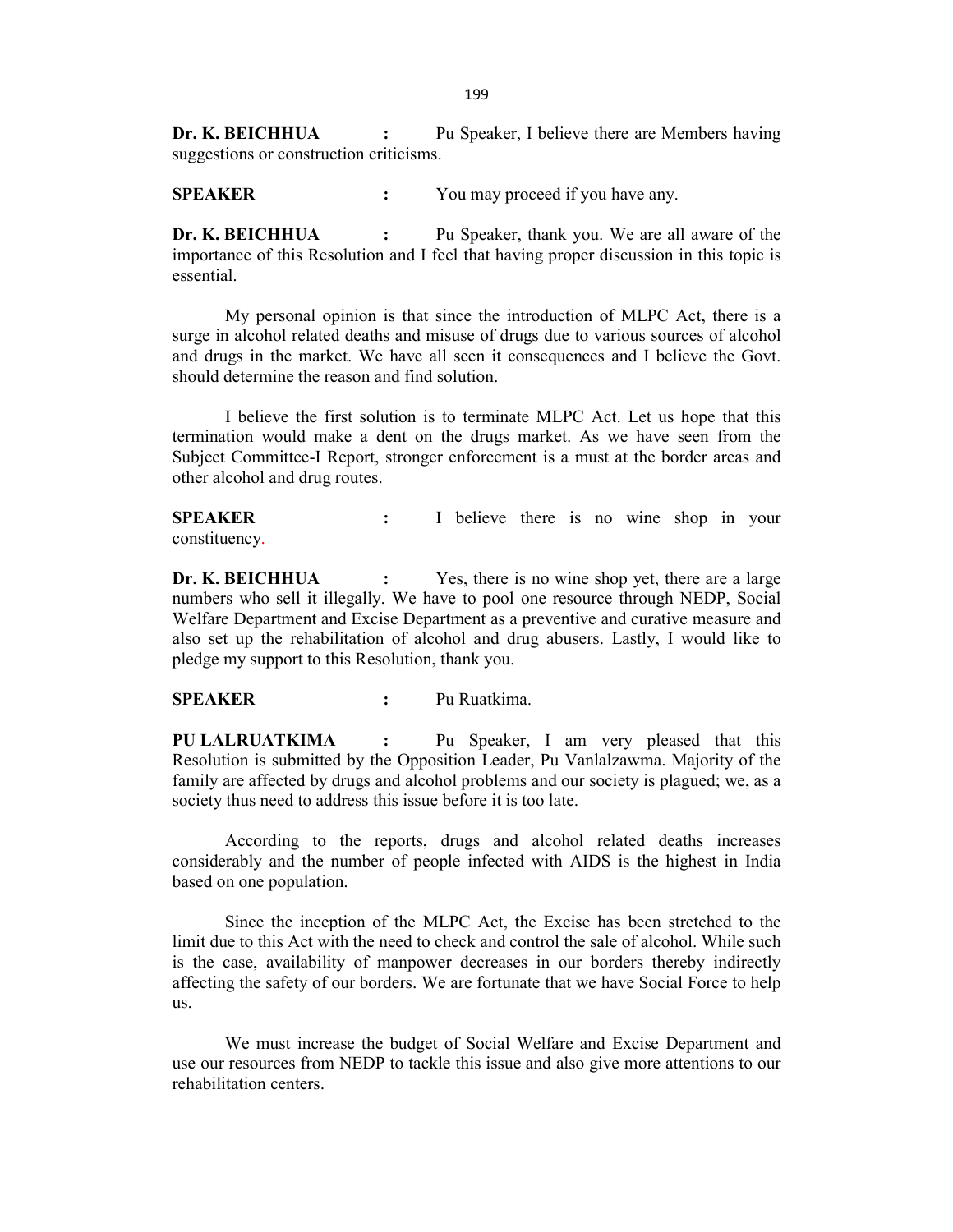The Mizoram Drug Control Substances Act, 2016 was passed last year and more effects must be taken to make the best use of this Act so that those punishable by Law do not escape.

Lastly, I suggest that we terminate the MLPC Act 2014 and that the cons outweigh the pros. In the meantime, I give my support to this Resolution. Thank you.

### **SPEAKER :** Pu T. Sangkunga.

**PU T. SANGKUNGA :** Pu Speaker, the importance of this Resolution can be seen from the number of members participating in the discussion. I believe this House has unanimously support this Resolution.

I am also one of the families affected by drugs and alcohol. I opine it was a miss reception when MLTP Act was introduced by the previous Congress Ministry. As such, it is again introduced by the present Congress Ministry despite many criticisms.

Drugs and alcohol have a negative impact not only in Mizoram but on a global scale. The more developed and richer the country, the larger the issue is; developed countries such as America and China has been making all efforts to find out the source of these problems without practical outcome.

I opine control by total prohibition of drugs and alcohol will not resolve these problems. This ministry has also determined to stop MLPC Act and is now awaiting the report of Subject Committee-I.

I do admit that we need to tackle this issue as a society and put a common effort so that our goal is achieved. Pu Speaker, I wholeheartedly support this Resolution. Thank you.

**SPEAKER :** Pu H. Zothangliana.

**PU H. ZOTHANGLIANA :** Pu Speaker, thank you. I would like to add the phrase 'For a long time' to our resolution as this issue with drugs and alcohol is not a recent phenomenon but have started as far back as 1982.

I would like to point out that we might be too pessimistic in mentioning only the negative impact drugs and alcohol have. There are thousands of youth who are not affected. In saying so, it does not mean that I debase and ignore the reality of our situation.

There is no one reason for this influx of drugs and alcohol though some blamed demonetization of the Modi Govt. as a factor. Whatever may be the reason, the effects are the same and it is not right to expect the Govt. to solve these problems. I believe our Churches may prove more effective in tackling these problems as they are a stronger force in Mizo Society.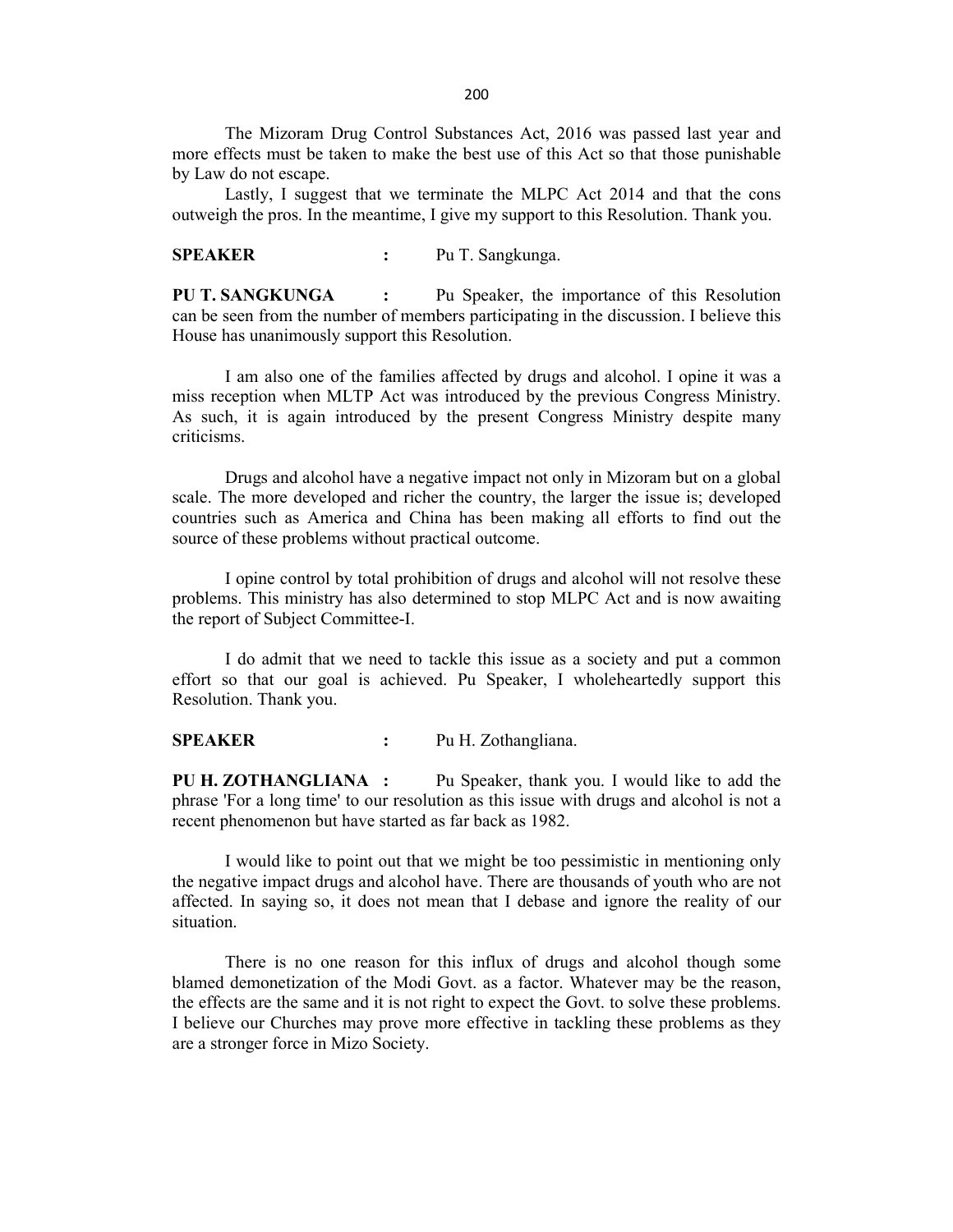As previously mentioned by other Members, we need to strengthen our forces and departments who are dealing with drugs, alcohol and relatively rehabilitation centres. Thank you.

**SPEAKER :** Pu Rinthanga. **PU K. LALRINTHANGA :** Pu Speaker, thank you. As we progress with our discussion, I am concerned that we are conveying a negative perception towards the sale of drugs and alcohol. We need to analyze why drugs and alcohol are prevalent in our society; it is due to the demand and supply ratio. If there are no users, then there will be no market for drugs and alcohol. We, as a Christian society is plagued by narcotics and we must be brave enough to take the blame ourselves. Gospel starts at home and parents must take responsibility for the actions of their children.

We cannot put the blame on the Govt. and expect it to clean up this mess. We, the society including the Govt., NGO's, Churches and individuals need to come together to tackle this issue. Thus, I offer my support to pass this Resolution. Thank you.

**SPEAKER :** Pu P.C. Lalthanthana, Hon. Minister.

**PU P.C. LALTHANLIANA, MINISTER:** Pu Speaker, as a Minister in charge of Social Welfare Department, I would like to outline a few of undertakings of the Department in combat against narcotics.

Most of the opposition Members who have spoken before me implied MLPC Act as the source of our issue. However, our issues with narcotics started long before the MLPC Act. In order to quell the sale and abuse of drugs and alcohol, the House thus passed 'The Mizoram Drugs Control Substance Act, 2016' on December, 2016 which is initiated by Social Welfare Department. The Mizoram Drugs Demand Reduction Policy, 2016 was also approved by the Cabinet on October, 2016. A survey on Drugs Awareness had also been approved by the Cabinet on October, 2016. A survey on Drugs Awareness had also been conducted by Social Welfare Department and the survey report released by the Hon. Chief Minister on  $7<sup>th</sup>$  August, 2017.

Rules & Regulations for control of drugs and alcohol have been gazetted on January, 2018 and is expected soon to be laid in this House. Rules for control and rehabilitation of abusers and sale of narcotics have been prepared for Social Welfare Department and also by Excise Narcotics Department.

As mentioned before, there are 38 Nos. De-addiction and Rehabilitation centers functioning under Social Welfare Department out of which 2 are of centrally funded. We are looking for ways to improve and enhance these centers. In short, we are doing our best for control of drugs and alcohol. Thank you.

**SPEAKER :** Let us now invite our Hon. Chief Minister.

**PU LAL THANHAWLA, CHIEF MINISTER:** Pu Speaker, thank you. This Resolution has a big impact on this House as it is seen from the members' participation during the discussion.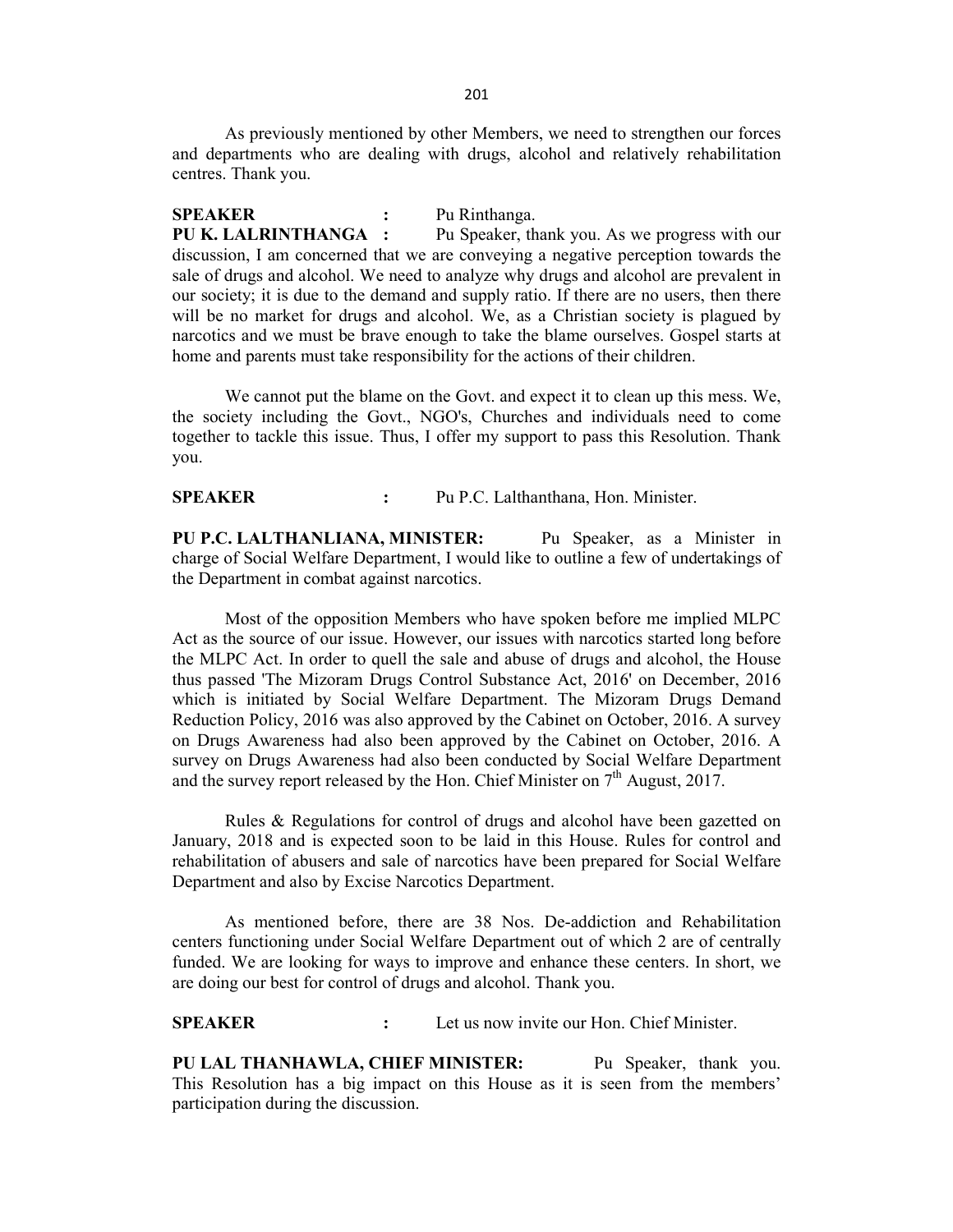As mention before, there is no definite answer as to the reason that the sale and use of drugs and alcohol is so prevalent in our society. We cannot ascertain if MLPC Act has increased or decreased or the sale and number of alcohol abusers.

However, it is certain that sale and abuse of narcotics have increased considerably. It may be due to demonetization and our closeness to the Golden Triangle. Due to the peaceful nature of our State, smuggling and illegal trading have increases considerably as we are looking into control of border areas to check the inflow of illegal activities. Problems stemming from drugs smuggling and alcohol abuse is not only prevalent in Mizoram, rather it becomes global issue.

One of the main problems faced is the prosecution of those lawbreakers. Due to the absence of applicable and competent rules, majority of the perpetrators are released with prosecution. We are working with Law & Judicial Department to look for more effective ways so the lawbreakers are prosecuted as per the crimes committed.

I am grateful to my fellow Member, Pu Vanlalzawma for submitting this Resolution. I hope that we, as a society will come together so that we can isolate this issue. Thank you.

**SPEAKER :** We shall now invite respected Member, Pu Vanlalzawma to wind up the discussion and move the House to adopt this Resolution.

**PU VANLALZAWMA :** Pu Speaker, thank you. 14 members have participated in the discussion of my resolution and I am thankful for their enthusiast participation.

One important point that I would like to convey is raising awareness on the effects and impact of drugs and alcohol on individuals, families and society as a whole. I suggest this should be included in the syllabus at Primary and middle school level.

We should make more efforts to provide support to those who are working in the rehabilitation of substance abusers. We are fortunate that we have NGO's like YMA and other associations supporting us in the fight against drugs and alcohol.

We must capitalize on uniform decision that our youths enjoyed currently and apply this to educate them on drugs and alcohol, its effects and consequences as well. *(SPEAKER: It is now 4 PM; it is up to the House to decide if we would continue. Alright, you may proceed.)*

Pu Speaker, thank you. Another important is to adjust our mentality toward alcohol. We must instill in the minds of our youths so that they will be able to resist drugs and alcohol.